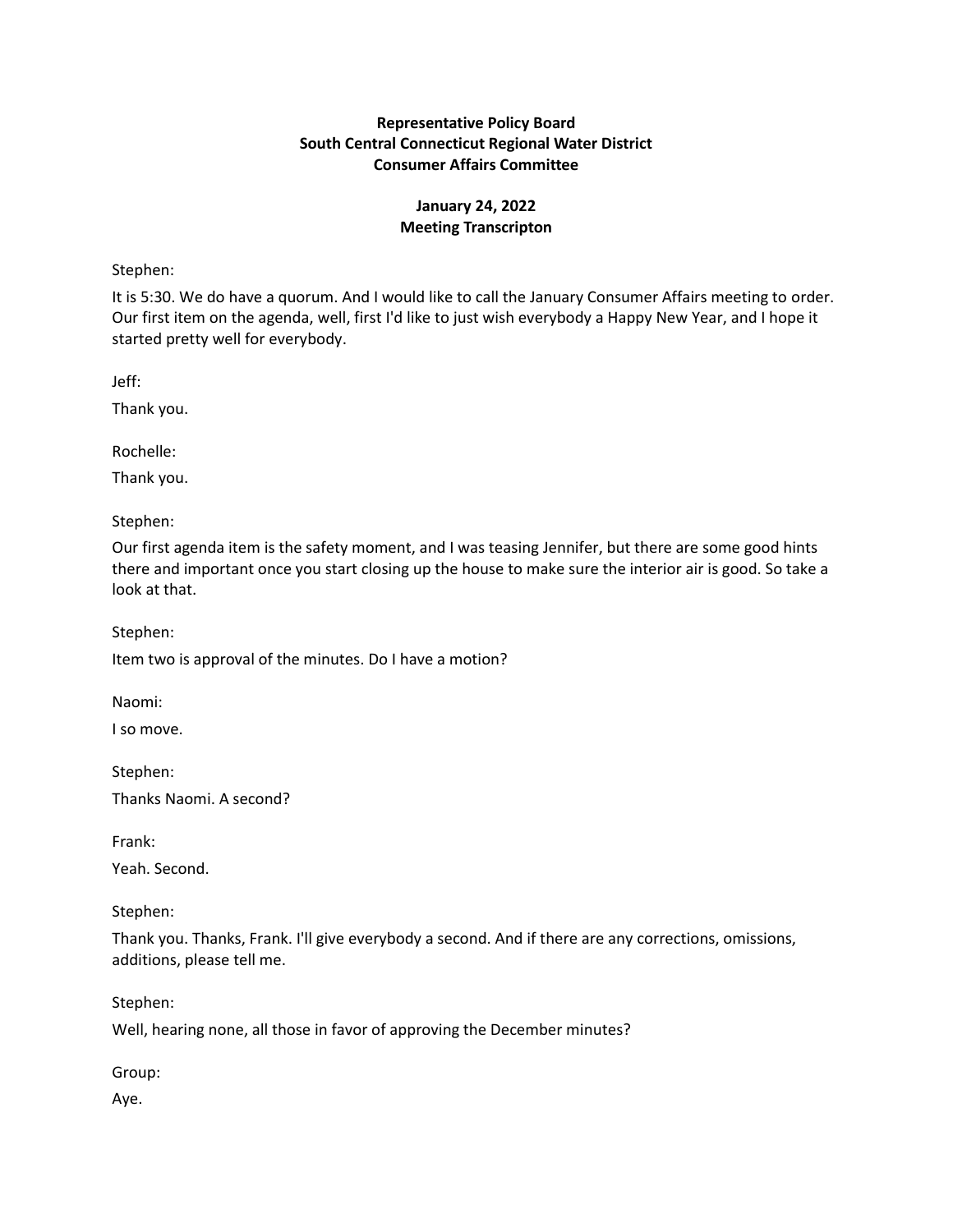### Stephen:

Any opposed? Any abstentions? Minutes carry. Thank you. And our third item is our featured speaker today, Rochelle Kowalski, is good enough to join us and give us the same presentation that I believe you gave to finance committee?

### Rochelle:

Yes, I did. And Jennifer, if you could actually start, this might be in a little different order. If you can start with the by-fiscal year. Yeah. Okay.

### Rochelle:

So as background, you probably all recall that at a relatively recent RPB meeting, there was a question that was asked about whether we have production by class. And although we don't have production by customer class, we do have bill consumption, and we look at bill consumption both in total, and in a minute I'm going to go into more of the details. But what I want to mention at the total level is very similar to what we see when we show you the year-over-year production and our declining trend.

### Rochelle:

Not every year follows that patterns. Some years are high, some years are low, but it is an overall declining trend. What I do want to highlight is although it looks like a relatively small change, it is pretty significant. And that's between fiscal '20 and fiscal '21. So overall, and we do believe this is due to the pandemic, especially when we drill down one level below and get into the classes, we actually had a 3.1% year-over-year increase in our bill consumption. And that was largely driven by the residential class, which you're going to see in a moment.

#### Rochelle:

The other thing I want to point out at this total level, you can't just take fiscal '22, was year-to-date through November. This is the same presentation I shared with the finance committee. And you can't just say, "Well, that's half a year," because as you know, the winter months are very different than the summer months. When you look at year-to-date fiscal '22 versus year to date fiscal '21, we are actually under where we were in fiscal '21, which we expected, because we knew '21 was impacted by COVID.

#### Rochelle:

If you go to the next slide, Jennifer, if you can show now bill consumption by class by fiscal year.

#### Stephen:

Rochelle, if I could interrupt you for a second, the colors go across, but it's really, they are in line by year. Correct? So [crosstalk 00:04:09]

#### Rochelle:

They are. Yeah, they are in line by year. At Mario's suggestion, it's oldest to newest in this presentation.

#### Stephen:

And also on the first slide I had a question or comment.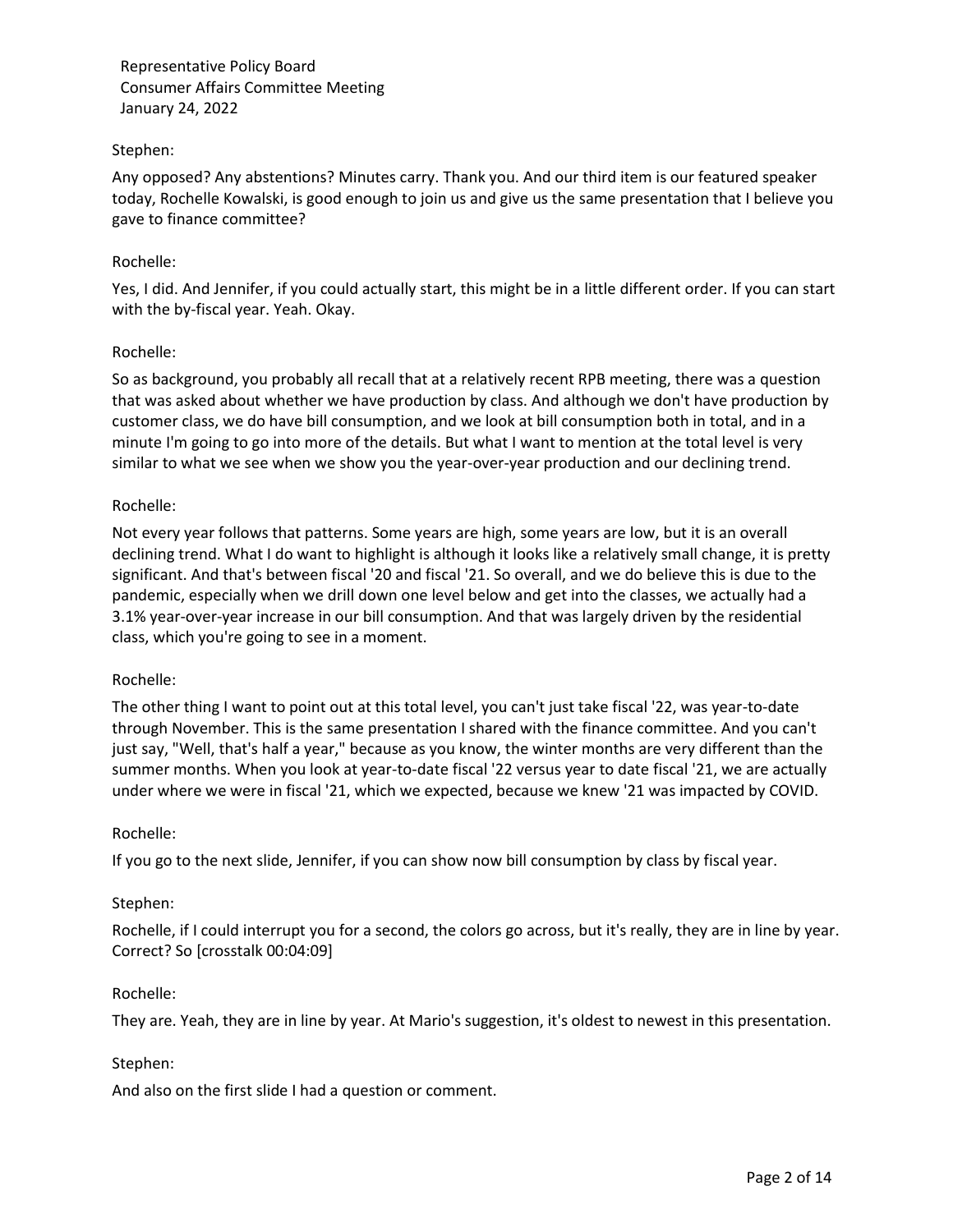Rochelle:

Oh, sure.

## Stephen:

That I was just going to ask you when I looked at that what you were expecting or anticipating, because that year was a little higher than the previous trend.

### Rochelle:

Right. Right. So every, I mean, if we're basically on trend, it really should follow the theme that we see with production, bill consumption. So you'd expect it, basically a 1% decline. You could see we knew that. I mean, we didn't know it when we were planning for fiscal '21, but when we were in the year, we knew that we were definitely being impacted by COVID.

### Rochelle:

What you could also see, what I mentioned is it doesn't always follow exactly the trend. So just to share with you, '18 to '19 is actually down by almost 2%, and then it's sort of flat, because weather comes into play also. And then up, and like I mentioned, just purely year-to-date, to year-to-date through November, we are under right now just year-over-year. And again, we did expect that.

### Rochelle:

At this high level, I also mentioned, some of you might remember not this rate application, but the one before, actually the one before that, was low. And we had talked about how some anomalies that we were seeing with billings and conversions to cash was actually causing our revenues to be inflated. And if you actually look at '17 versus '18, there's a very significant decline. And we knew back in fiscal '17, there were reasons that were causing that.

#### Rochelle:

So again, there should be an underlying downward trend that we're expecting, at least the next several years, but it does, weather comes into play, and other anomalies like COVID come into play as well.

#### Stephen:

We also don't know if people are going to stay working remotely as a workforce to some extent.

Rochelle:

Right, right.

# Stephen:

Do you know how the first half of '21 compares with that the current half year?

#### Rochelle:

Yeah. So actually, through November, fiscal '21 versus fiscal '22, it's actually down in total about 5.6%. Bear in mind, we were through this period, though we were way ahead in fiscal '21. There was also a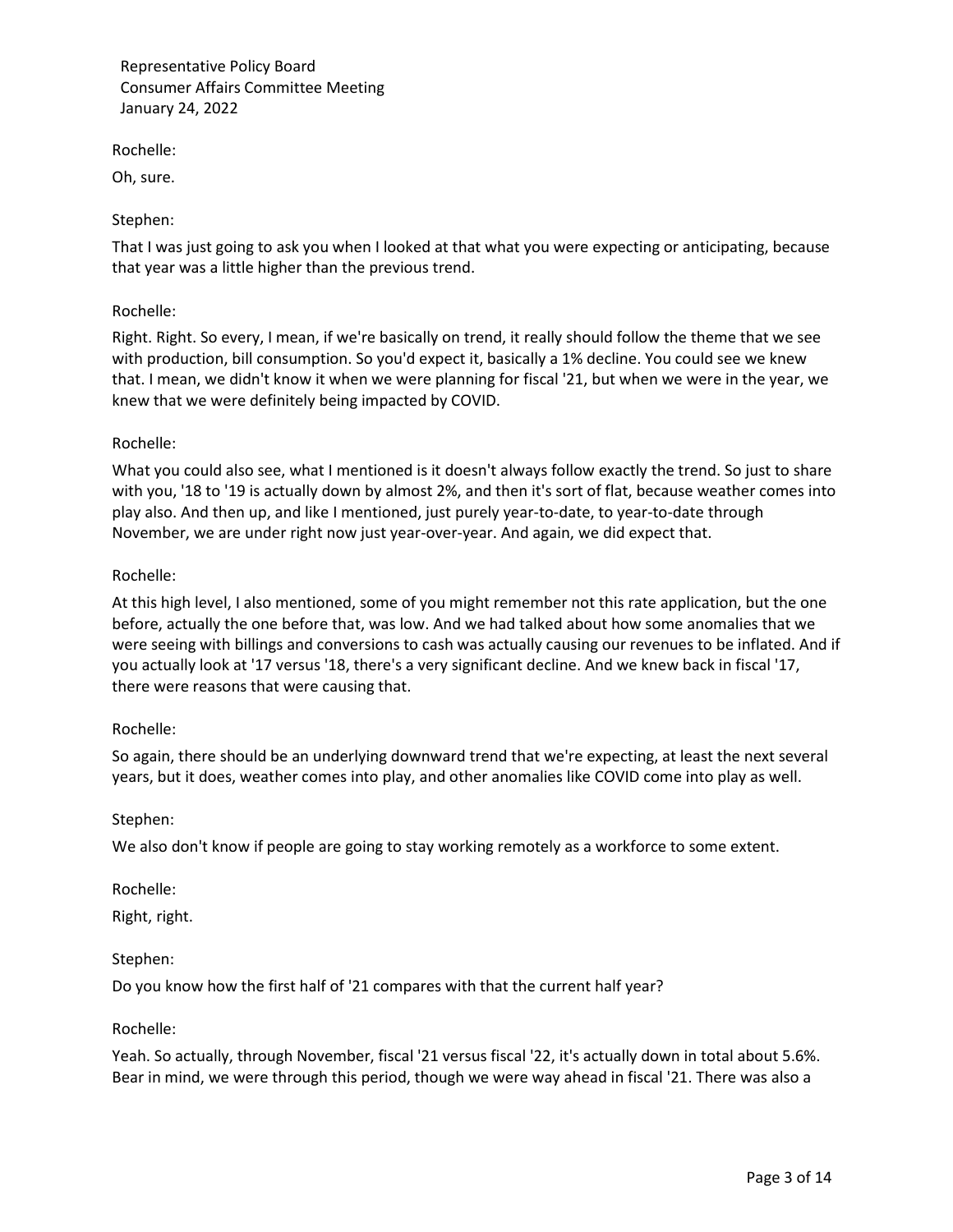very strong summer, if you recall. And sort of if you drill down one more level, you can see what's happening at the class level. If you're ready, Steve, to go on, because [crosstalk 00:07:17]

Stephen:

Sure, yeah, yeah. I'm sorry, go ahead.

#### Rochelle:

Sort of eye-opening. So you know that we're largely residential, and that really helped us with how we were impacted by COVID. And you can actually see, so in fiscal '21, this tall reddish line, that was actually up. This is '20 versus '21. Residential was up 8.8%.

### Rochelle:

What you can also see, it's not as pronounced because the residential class is by far the biggest class that we have, but as you would expect, and as we all heard on what was happening in the economy because of COVID, commercial was down and industrial was down, but we were lucky because residential, we're so weighted to residential. And residential was up. And we do believe, Steve, as you mentioned, that does have to do with more people being at home and working from home. And it was for us, it more than offset the reduction that we were seeing in commercial and industrial.

#### Stephen:

What is the public authority? That seems to be on a downward trend.

#### Rochelle:

Public authority includes things like the corrections, the Cheshire Correctional Center and some other governmental. It's pretty small for us. And it is, I wouldn't be over overly concerned. You can see that '22, even though it's part of the year, is relatively low, but it's a really small portion. And again, since this is billing, there can be some timing and other situations with that. You can see that's going down a little bit each year, which is actually the trend that you might expect.

Stephen: Are hospitals in that category?

Rochelle: Not necessarily, no.

Stephen: Okay.

#### Rochelle:

That's another, this actually came up on the call with finance, it's maybe not quite as clean as you might think, as far as what gets in each category. Residential does include single residential as well as multifamily, which can be residential. It could be quite large. Seasonal, we don't have much seasonal at all.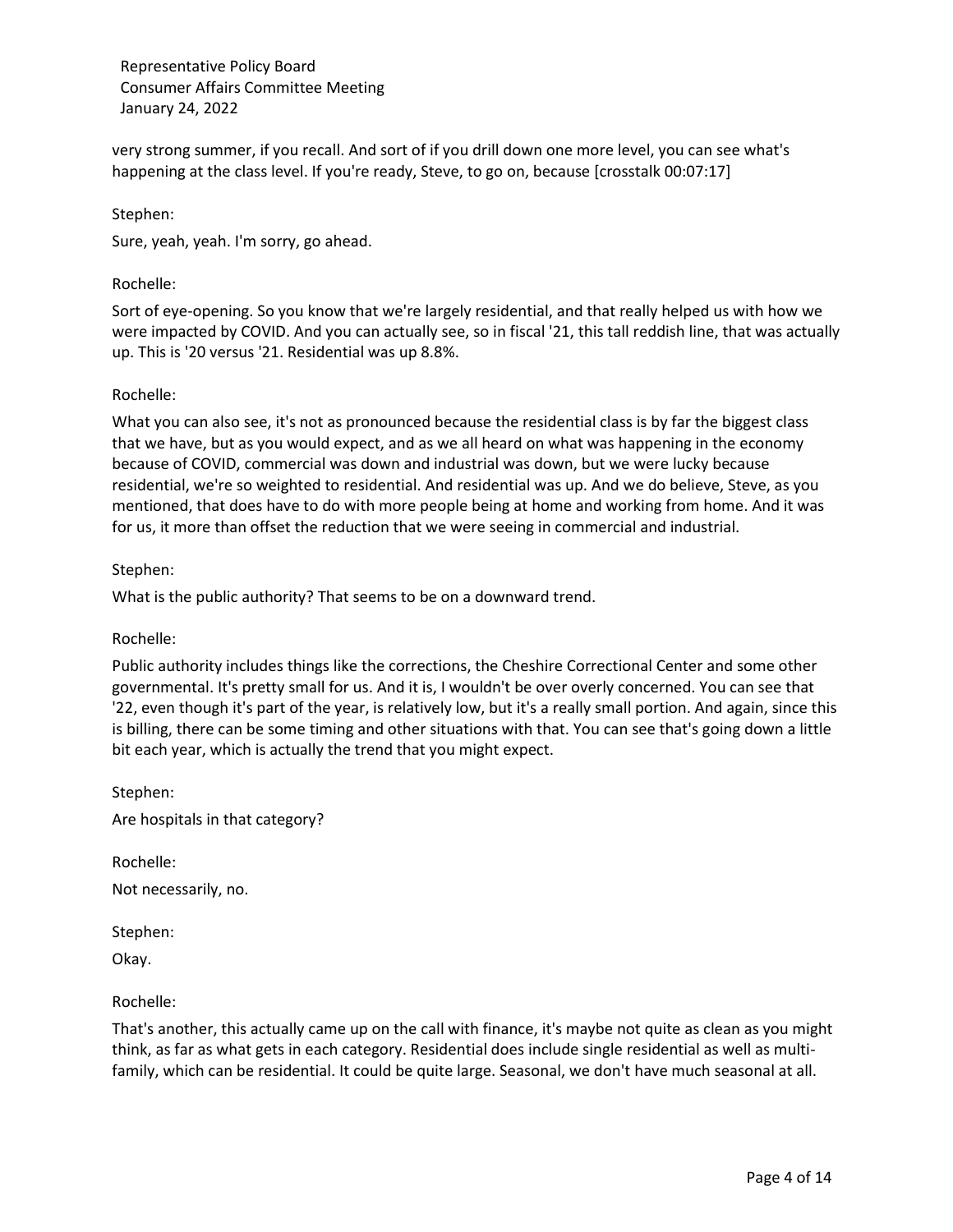And then wholesale's also small. So this does actually help depict. We're really weighted by what residential does. I mean, they're by far our biggest class.

### Stephen:

And those, do we expect any, they've been pretty even. Do we expect any changes in those contracts?

#### Rochelle:

They're not really contract-based, but for residential, we did not forecast for fiscal '22. We pretty much assumed a back to normal.

#### Stephen:

Yeah, no, I'm talking about the, I'm sorry. I meant the wholesale.

#### Rochelle:

For wholesale, it is pretty... We're not expecting any significant changes. [Aquarian 00:10:43] is actually our biggest single wholesale customer. And there is a true-up if they go higher than their minimum requirement.

Stephen:

Okay.

Rochelle:

They're fairly constant.

Stephen:

And are we anticipating Wheeling water, so to speak, to any other areas beyond our region?

Rochelle:

Not yet Wheeling water, because [inaudible 00:11:13] involved in that, but as far as we do now have a interconnection with Southington, and we have an interconnection with Wallingford, so we could provide wholesale water to them, but we're not currently.

Stephen:

Okay.

Rochelle:

If there is no additional question on this page, and again, this is where you're going to see the split and the distinction by customer class. The next slide, this is another thing that we look at is what's really happening month-over-month. And again, you can see fiscal '21, generally speaking, was a unusually high year. It definitely didn't follow the trend, even in total. As I mentioned for fiscal '22, this only has fiscal '22 through November.

Rochelle: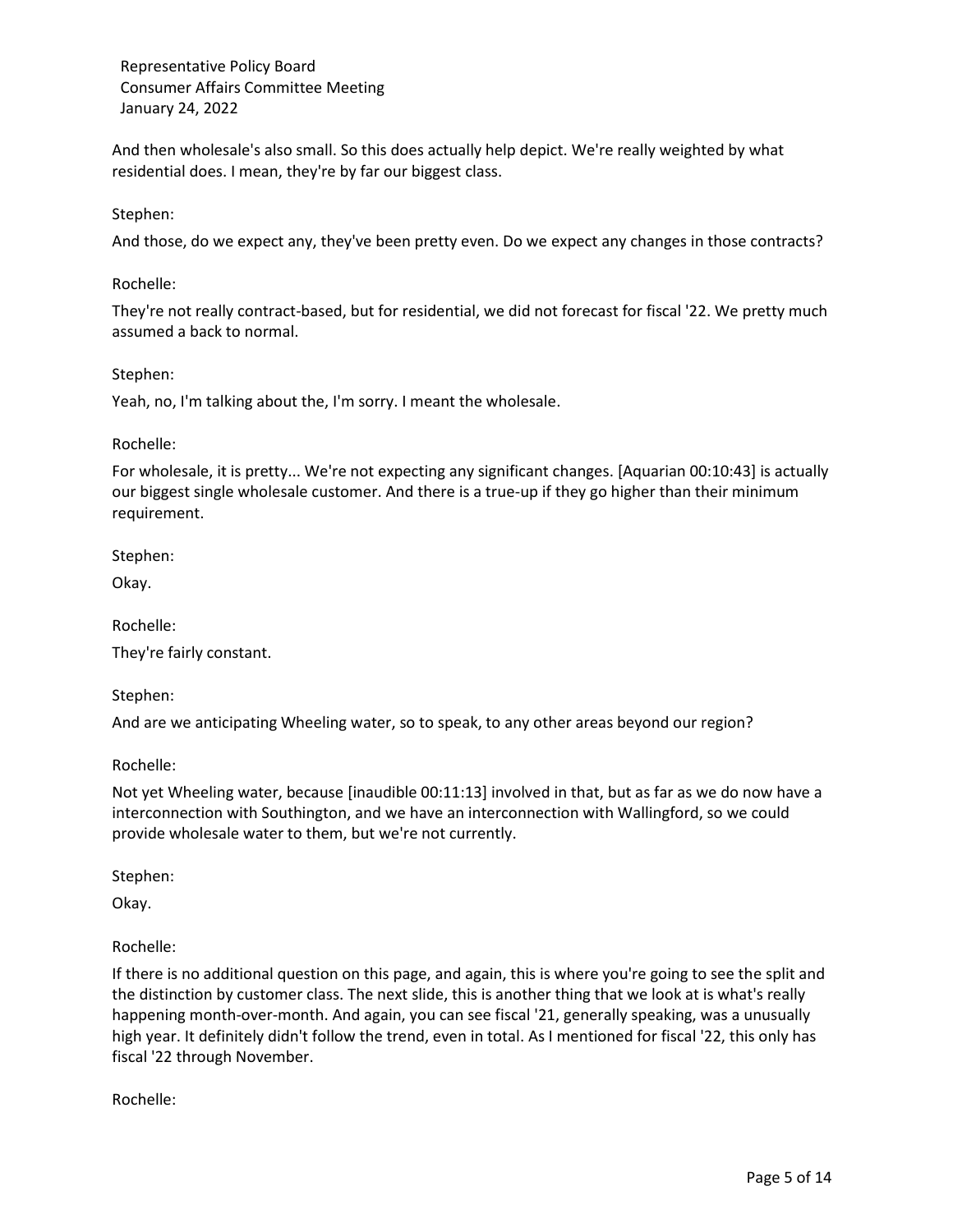I think the other interesting thing that I want to mention, so keep in mind that this is showing the bill consumption in the month that it was actually billed. So as you all know, we just converted to monthly billing. And so the pattern is going to change. And I think with that change, we'll be more able to see even the seasonal impacts because it'll happen more within the month. So we will be watching this closely as the conversion happens and to see what our new patterns are.

### Stephen:

Is there anything to sort of pick out here or anything you would expect to change because of the monthly billing?

### Rochelle:

Yeah. So I think what you're going to see and the thing to pick out here, you can see that the summer months are by far the highest, but with quarterly billing, those summer months and the impact pretty much go even into October, maybe even a little bit into November. That is going to change because now that we're billing within the month, you're going to see, basically... You're going to see the summer months being more real-time, and you're going to see the winter months being just like a December or January, but we will be watching what's happening with the conversion of monthly billing, not just the billing, but the conversion to cash, because those patterns could change with this conversion. We made some assumptions, you might recall in our business case, but we're going to be watching to see how we're doing relative to those assumptions that were made.

### Stephen:

So customers are going to be going to see a much higher bill in the summer for that month.

#### Rochelle:

It won't be, so the monthly bill will still be less than the quarterly, but what they get in July is going to be more closely billed in July versus maybe they won't get their July usage bill until September, [inaudible 00:14:37] quarterly. So, I mean, it will be a smaller bill...

#### Stephen:

But they're going to see a variation more so-

#### Rochelle:

Yeah, they're going to see a variation right now with a conversion. Customers, because we did this big bang that you might have heard me talk about, so all customers were converted in January. So some customers might get a bill that's less than a month, and some customers are going to get basically close to a three-month bill with this conversion. So January is definitely going to be an anomaly, because it's the month that we're converted.

#### Prem:

So Steve, [inaudible 00:15:22] the way I see it, right? Just to add, you're going to see a shift in three months. What do you see here in August, September, October, right? That's going to shift all year, so the graphs are going to move towards your left, if you will, for three months. Right? Because it's happening in the month of billing, so I think that's going to be the shift. Again, this is a prediction, right? But more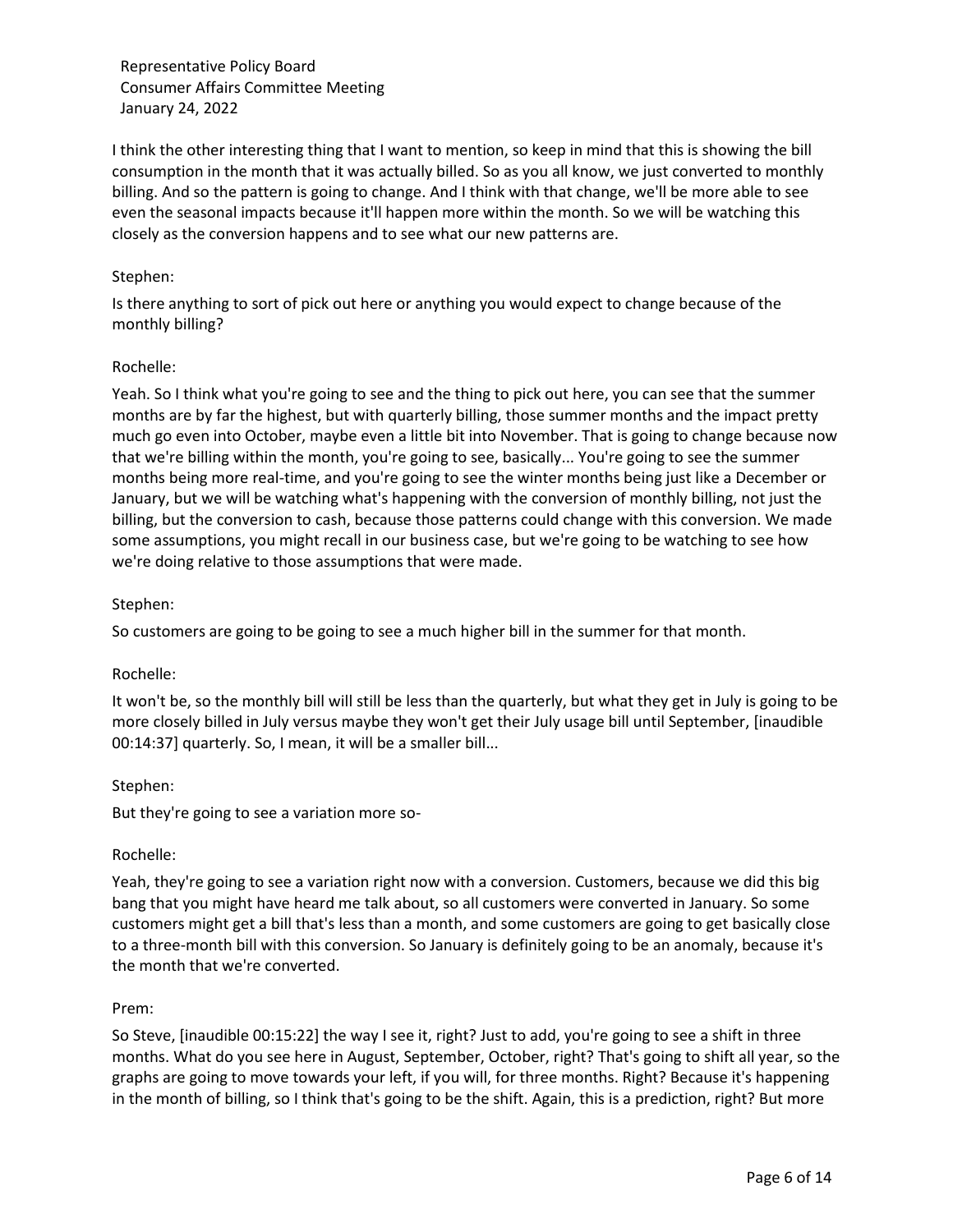likely, that's what's going to happen. Right? So your graphs are going to change, right? It's going to shift three months to the left. That's more likely what you're going to see.

Stephen:

Okay.

Naomi:

Rochelle or Prem, would you be able to give us the update after the first quarter? Just to show what's happening?

Rochelle:

The first, are you saying, Naomi, monthly billing?

Naomi:

Yeah.

Rochelle:

Sure. We'll definitely be watching that, so we definitely-

Naomi:

Okay.

Prem:

We should really give you that. Yeah, no problem.

Stephen:

Have you been getting any calls already regarding the monthly billing from customers?

Prem:

Oh, yeah. I can go through a whole thing. Maybe towards the end of this presentation, I can give an update.

Stephen: Oh, okay. Okay. Yeah.

# Rochelle:

If there, I don't have, I think this is the last of the three charts. So are there any other questions?

Mark:

Well, have you seen anything in the first, what? 22 days or 22 days, more money coming in? More people paying, not more money. More people paying?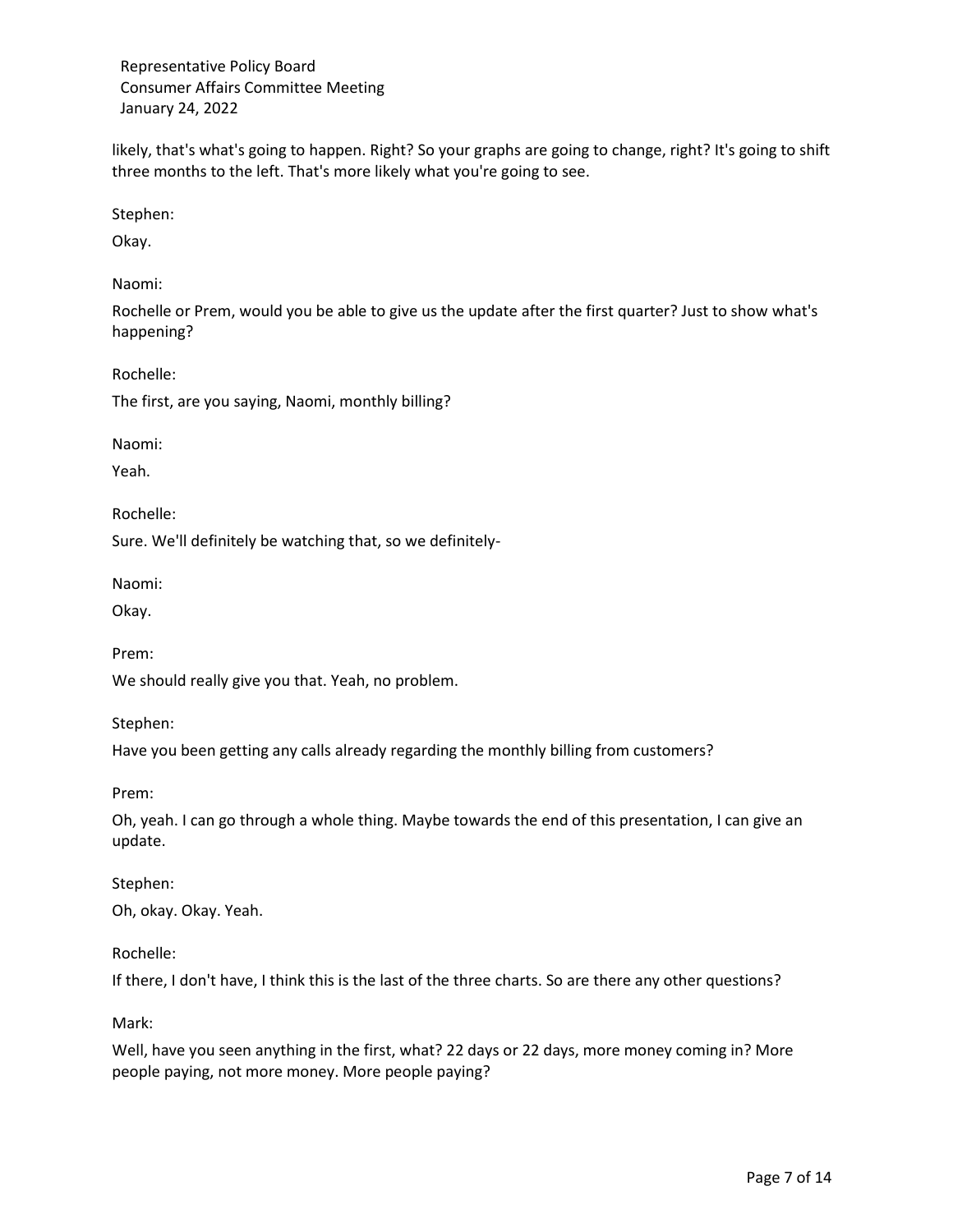## Rochelle:

Well, we know, I would say it differently. I mean, we know that we build. Because of this big bang, we are billing, many more bills are going out in January, because basically every customer roughly is going to get a bill. So, that's two-thirds higher than our normal.

### Mark:

How about payments coming in? Have you seen more payments coming in?

### Rochelle:

I don't have that statistic yet. We're going to look at that though, very closely when we close the month.

### Mark:

I would think somebody getting a small bill from the water company would say, "Hey, they made a mistake. I'm going to pay it right away."

### Rochelle:

Well, but Mark, you might recall from the business case that we did, we are expecting that there will be a small [inaudible 00:17:37] positive in the conversion to [cap 00:17:40], because to your point, the bills will be smaller. They should be easier to pay for most of our customers.

Mark:

Good, good. That's what I'm saying. Good. All right.

Stephen:

The first one comes at a time when you're using a lot less water, so...

Rochelle:

That's true.

Mark:

That's right.

#### Stephen:

That's a benefit in terms of, I guess, perception of the program. I had another question with regard to the monthly billing here. I don't know. Do you expect more people to convert to electronic payments now that they have to pay every month instead of quarterly?

#### Rochelle:

We're hoping that the, well, we're more than hoping. That's actually was also in the business case. And we talk about this also because we want to increase that both e-payment and e-billing, because postage comes into play, so we are looking to increase the participation in the billing, and limit the increase in postage expense.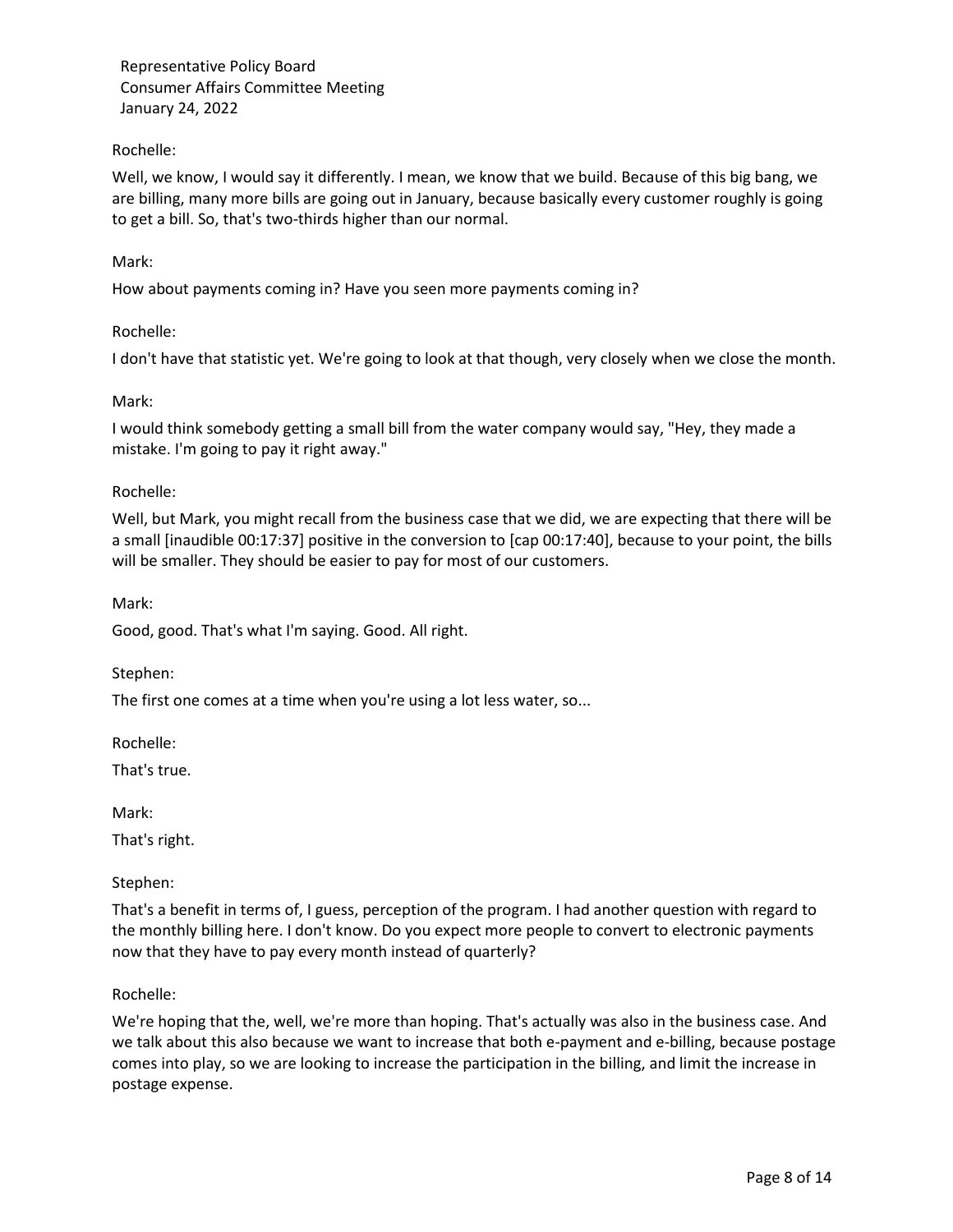## Prem:

As a matter of fact, that's one of the strategy, right? That's one of the business case, Steve? So, we did 30.6% on e-bill customers in the whole grand scheme of things, right? And if you remember, our goal is to get to 42% by end of fiscal '25. So we have an aggressive strategy to move us forward, and it's definitely helping us.

#### Prem:

On the EPA side, it's really interesting, right? I know there's the question about collections, but also, we are trying to convert more of our customers to an ACH model where you don't have to pay, more of a payment processing fees, right? So it's definitely going to help us overall in the strategy. So we're working through it.

### Prem:

And again, maybe a little bit of statistics for the question that you had. As of last Friday, we built around a 102,000 customers, right? Of which 31,000 customers were e-bill customers. So everything is going smoothly, right? From that perspective. We've got a couple more cycles to complete for this month.

### Prem:

In terms of calls, I think we are pre-pandemic level calls. If I compare the timing from last year to this year, the same month of January, right? So just high levels statistics, right? We had an average of 172 calls per day, same time last year. And now we have close to 400-plus calls a day.

Stephen:

Wow.

Prem:

So the call levels have gone up, right? So, but the good news is this was expected, right? So we did expect this, and we planned ahead of time. So we had hired some of the back-fills that we had on that role and customer care. So we are able to manage the calls as we're going through, and we have to make some slight modification in terms of our back-office operations. We are taking more calls. We're kind of balancing it out. So this way the customer doesn't see the impact, right?

#### Prem:

So, it's good news. It's expected, but it's just that we want to make sure the first three months, especially the first three months, we did expect the hike in calls. Right? So we prepared for that. So, that's the good news there.

#### Stephen:

How is this going to affect, I mean, does your late sort of billing structure stay in place? If someone misses a, they have a month now to pay it, right? So, all the same kind of timeframes and penalties apply? Or has that all changed?

#### Rochelle: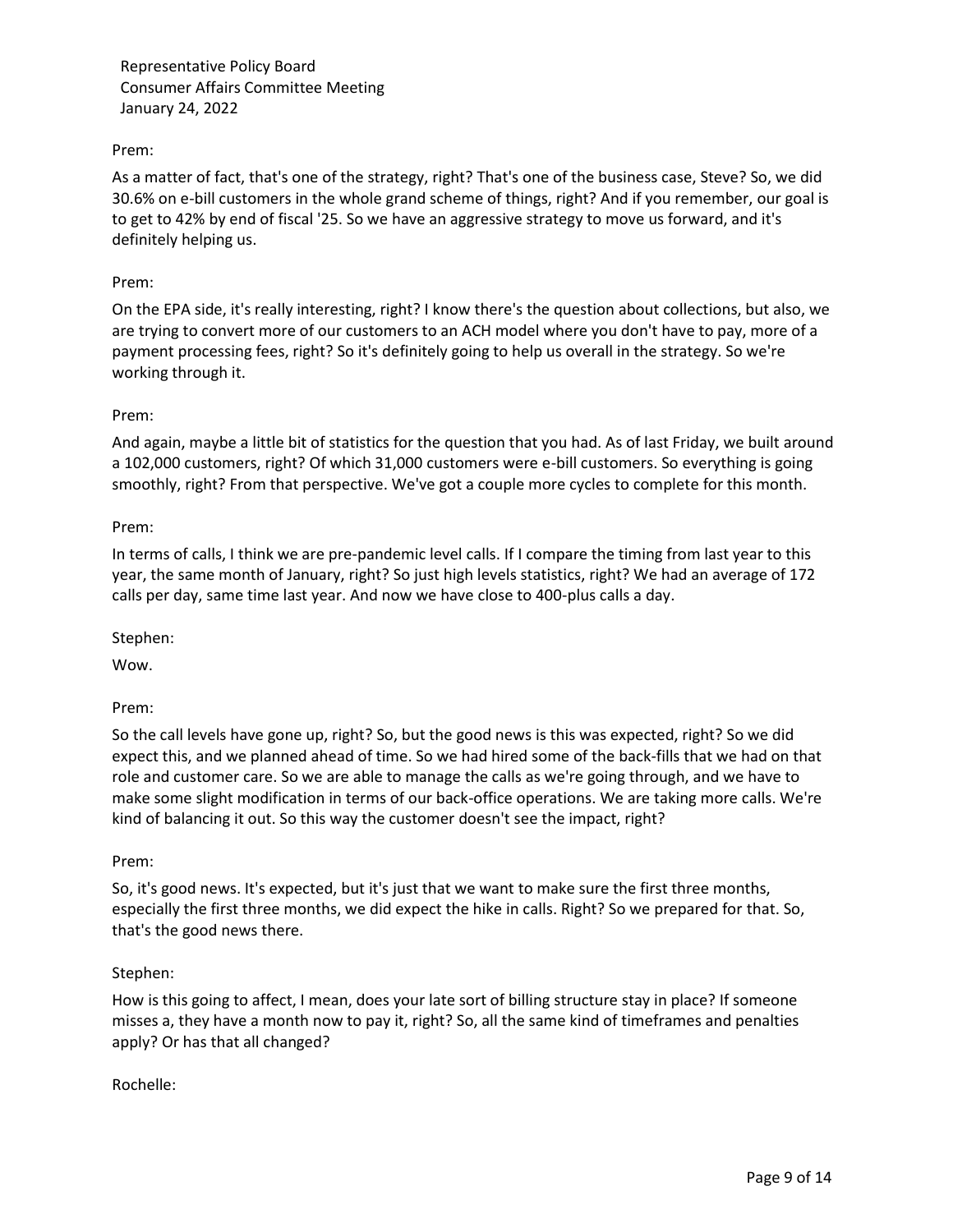It's been adjusted for monthly billing.

Prem:

Adjusted.

Stephen:

Okay.

Prem:

Yep. I think we'll see the first three months of, and Naomi asked this question, right? We want to watch the trend on the billing and also on the payment, etc. So we're going to come back to you guys and talk about a little bit, once we have collected the data. But so far it looks as expected. Right?

Stephen:

What was the fee you mentioned in payment?

Rochelle:

I think [inaudible 00:21:23] was talking about the credit card fees or ACHs-

Naomi:

ACH and that kind of thing.

Rochelle:

It's the lowest cost option of electronic payment.

Prem:

You were breaking up, so yeah, that's what it is. So that's our first option. ACH is better than one-time [inaudible 00:21:39] processing, because there's a processing fee. So we are promoting more of ACH.

Stephen:

Okay.

Rochelle:

Right. For some of the things that we put into the business case, so we'll definitely watching what our experience is.

Stephen:

Yep.

Naomi:

Rochelle, you mentioned postage. Are you talking about postage that when you're sending out the bills? Or are you talking about people paying their bills?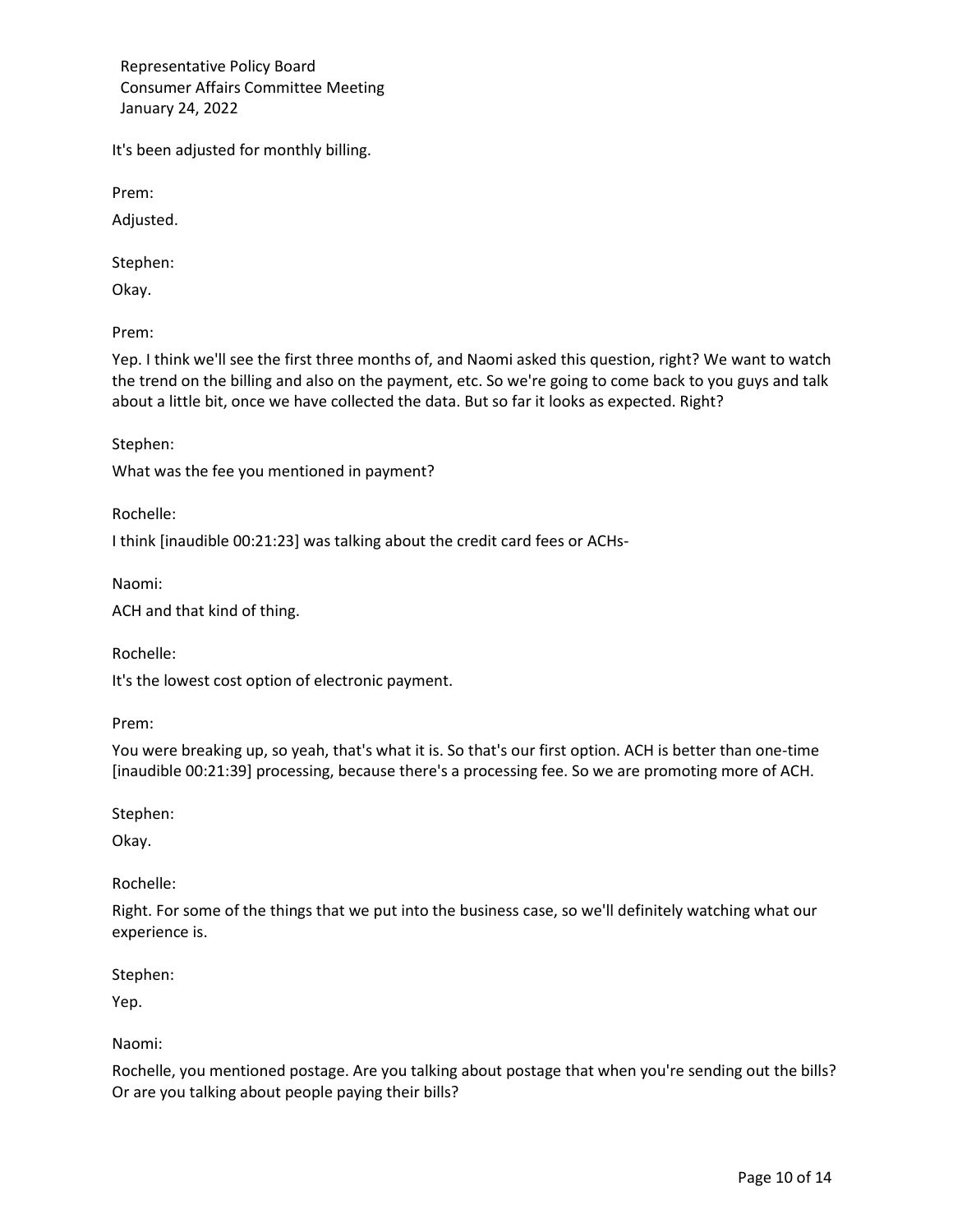Rochelle:

Actually in that case, I was talking about the postage for sending out the bills.

Naomi:

Okay.

Rochelle:

Okay.

Naomi:

Thank you.

Stephen:

Down the road, when we have sort of more information, we wanted to see whether... If we got enough people converted over, that it would sort of even out the cost of billing as opposed to sending out 12 bills instead of four.

Rochelle:

Right.

Prem:

That's right, yeah. That's what [inaudible 00:22:29] you. I think we'll talk more detail. I think the good news is that we took into account all of those pieces in the business case, and we are tracking it to make sure that we are hearing. As a matter of fact, I would say a lot of calls we're getting is really clarification. There's literally, I would say zero to no calls that are coming in terms of concerns. [inaudible 00:22:48] more clarification, because let's say a customer got a bill in December, and he's getting another bill in January. They want to know what's going on. So it's actually good, because they're being very welleducated. They're reaching out to us. We're really kind of clarifying some of these questions they have.

Stephen:

And you could resolve those immediately.

Prem:

Right. Exactly.

Stephen:

Okay. Any other questions from the committee members? No? Jeff, you've heard this before. Any thoughts on this?

Prem:

Jeff, you're on mute.

Rochelle: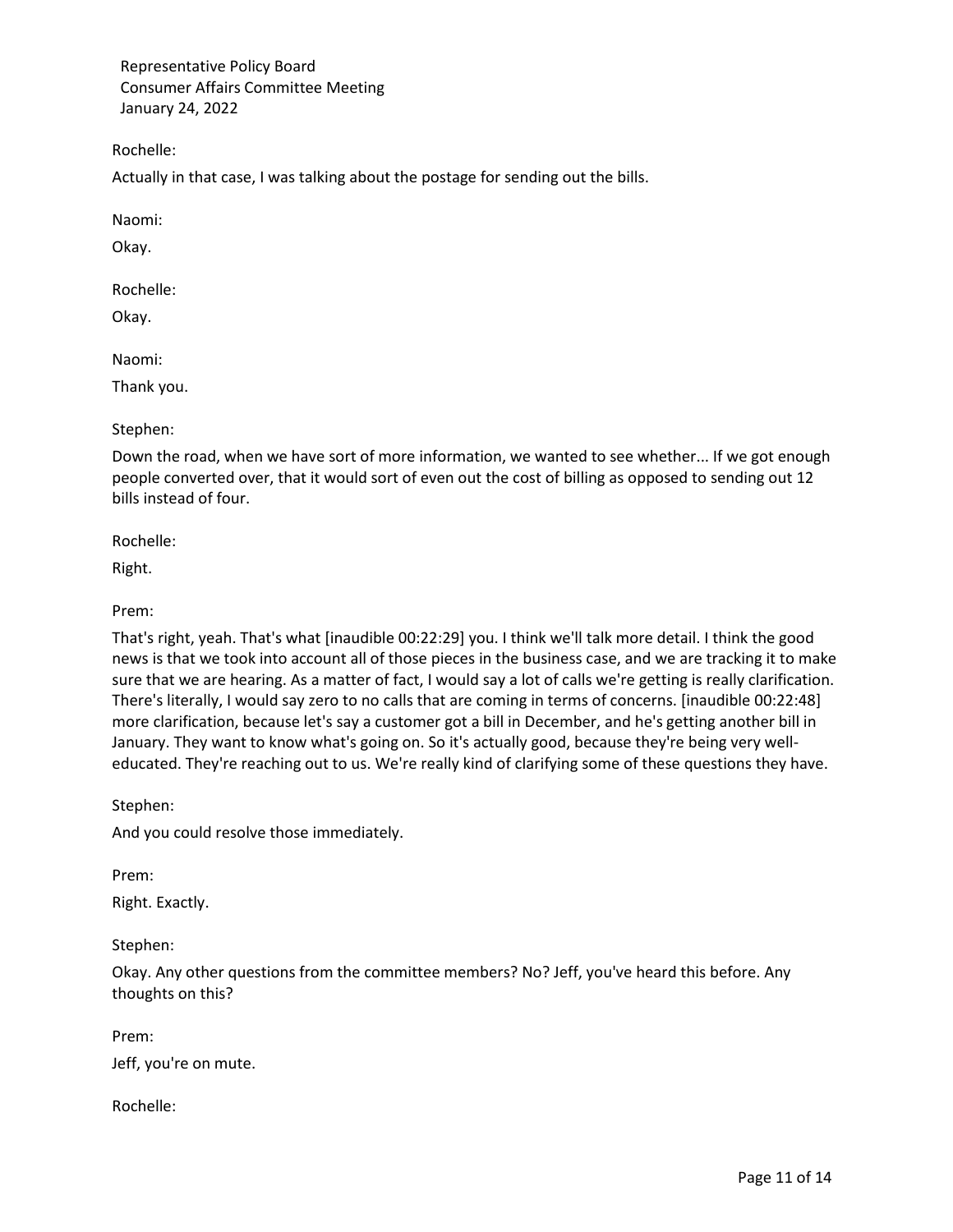You're on mute.

Jeff:

Sorry. Yes. I did hear it before. It sounds very familiar. No, I think it's being implemented correctly. I haven't heard from any consumers yet.

### Stephen:

Good. Very good. Okay.

### Naomi:

Well, I just want to say this. I was on a meeting with my New Haven reps, and they thought that we were just notifying the residents of one month in advance. So I don't know where that came from, but they were very concerned that we did not notify the people. And we had to let them know. I was on with April that that's not correct. People have been duly notified for months.

Rochelle:

That's concerning.

Naomi:

Yeah. Well, they just thought we were just telling people. I mean, I don't know why they would think that, that we would do business like that, but they were, and April and I both assured them that was not the fact.

Prem:

Thank you, Naomi. Yeah, we really need their support.

Naomi:

Yeah. New Haven's tough.

Stephen:

To let committee members know, I was on a call to Hamden mayor, to inform the town about our plans in case they got any questions from customers as well. Okay? There are no other questions and comments? Thank you, Rochelle. We appreciate you being here today. Interesting to look at.

Rochelle: Thanks for inviting [crosstalk 00:25:01].

Naomi:

Thank you.

Mark:

Thank you, Rochelle.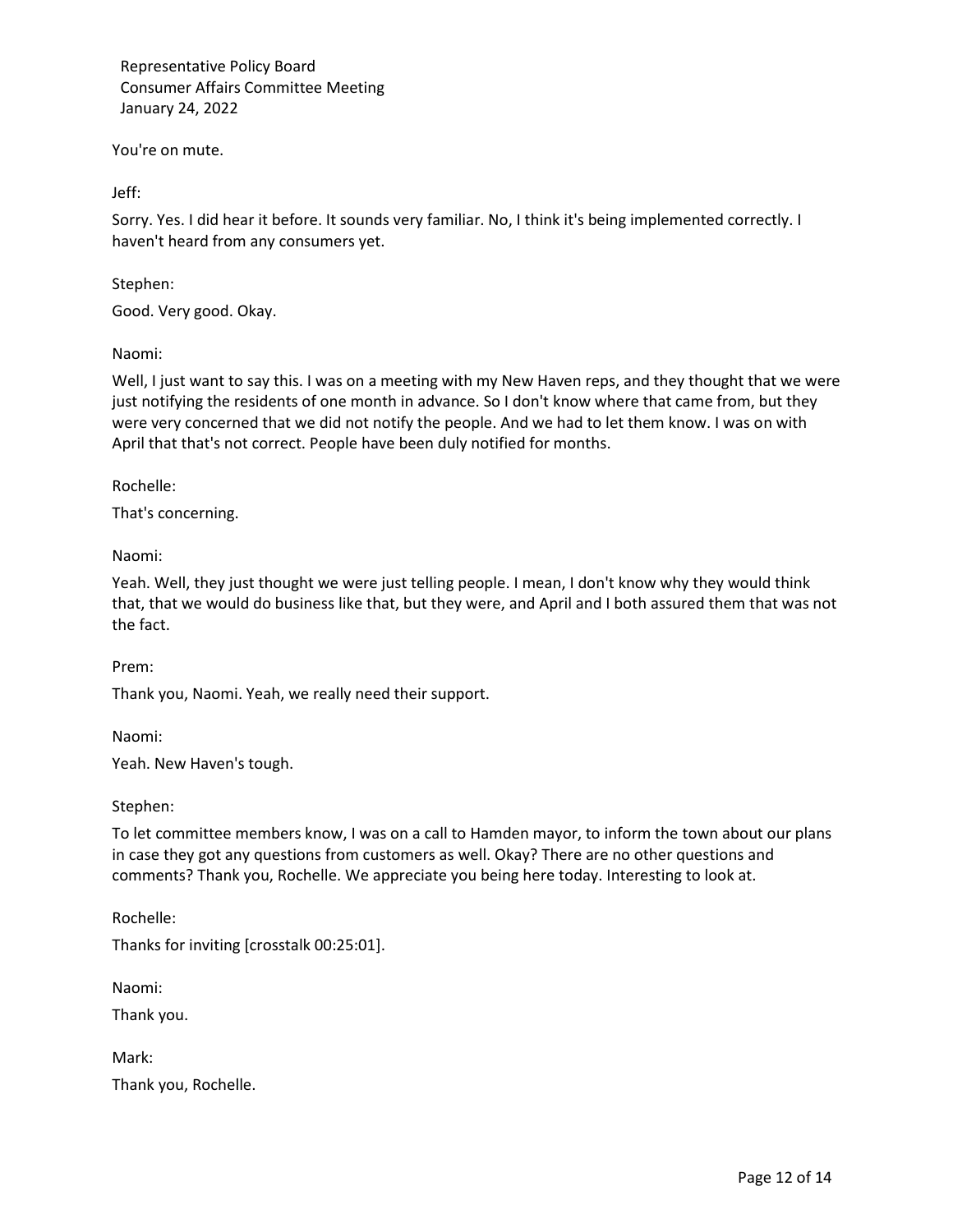# Stephen:

Appreciate it. Item four is a report of the OCA, Jeff. So you can continue on.

# Jeff:

Thank you. No pending complaints, no active consumer matters with OCA. Really, the only thing that I'm working on currently is I finished my review and started writing my memo to RPB for next month's hearing on the Lake Gaillard Treatment Plant project. Got a hearing coming up next month on that application.

# Stephen:

It's been [inaudible 00:25:36] a little while now, so that's good. We haven't had anything in a while.

Jeff:

Yeah. Other than that, pretty quiet.

# Stephen:

So the Lake Gaillard is the only item you're putting time into currently?

Jeff:

Yeah. Yeah, there's multiple projects within that application, consistent with the authorities' somewhat new way of handling multiple projects at the same facility.

# Stephen:

Okay. Great. Item five is the approval of the invoice for Jeff for December, which is \$1,017.40. Do I have a motion?

Frank:

So move.

Tony: [inaudible 00:26:25] approve the bill.

Stephen:

Thanks, Tony. Frank seconds it. Any questions for Jeff on the bill? All those in favor?

Group:

Aye.

Stephen: Any opposed? Any abstentions? Thank you. That passes.

Stephen: